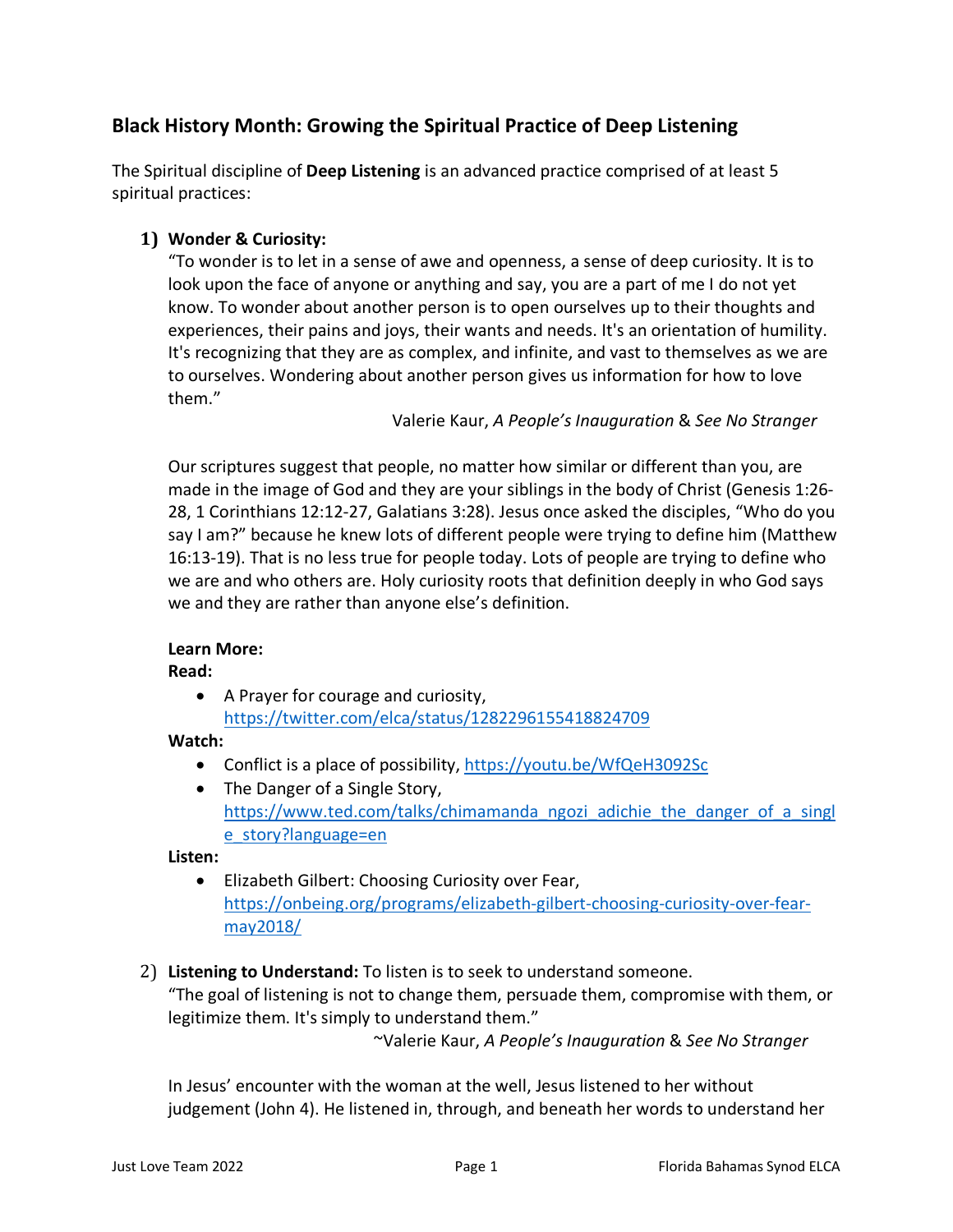deepest truths, struggles and needs. Being seen and heard, the woman is transformed and runs back to the town to invite others to come and see. Listening to understand opens space for transformation.

#### **Learn more:**

**Read:**

• This excerpt from Archbishop Desmond Tutu and the Rev. Mpho Tutu, in *The Book of Forgiving* 

"Can you hold that space open for me?

Can you keep your questions and suggestions and judgments at bay Can you wait with me for the truths that stay hidden behind my sadness, my fear, my forgetting, and my pain

- Can you just hold open a space for me to tell my story? " • Listening as Spiritual Hospitality from the Henri Nouwen Society, <https://henrinouwen.org/meditations/listening-spiritual-hospitality/>
- Learning to Listen, from UMatter at Princeton University, <https://umatter.princeton.edu/connecting/listening>
- Check out these discussion cards rooted in listening to understand from the People's Supper,

[https://static1.squarespace.com/static/595e51dbd1758e528030285b/t/615de8](https://static1.squarespace.com/static/595e51dbd1758e528030285b/t/615de8996bd4d66d529ddcaf/1633544345733/DiscussionCards_TheOppositeofHate_TPS.pdf) [996bd4d66d529ddcaf/1633544345733/DiscussionCards\\_TheOppositeofHate\\_TP](https://static1.squarespace.com/static/595e51dbd1758e528030285b/t/615de8996bd4d66d529ddcaf/1633544345733/DiscussionCards_TheOppositeofHate_TPS.pdf) [S.pdf](https://static1.squarespace.com/static/595e51dbd1758e528030285b/t/615de8996bd4d66d529ddcaf/1633544345733/DiscussionCards_TheOppositeofHate_TPS.pdf)

**Watch:** Communication Skills: Empathetic Listening with the movie *Inside Out,*  <https://youtu.be/t685WM5R6aM>

Brene Brown on Empathy, [https://newconversations.net/communication-skills](https://newconversations.net/communication-skills-workbook/listening/)[workbook/listening/](https://newconversations.net/communication-skills-workbook/listening/)

**Listen:** Brene' Brown's Interview with Adam Grant, "The Power of Knowing What You Don't Know" [https://brenebrown.com/podcast/brene-with-adam-grant-on-the-power](https://brenebrown.com/podcast/brene-with-adam-grant-on-the-power-of-knowing-what-you-dont-know/)[of-knowing-what-you-dont-know/](https://brenebrown.com/podcast/brene-with-adam-grant-on-the-power-of-knowing-what-you-dont-know/)

## **3) Knowing Thyself & Tending the Wound:**

When we experience sadness, anger, etc we tend to blame the person that triggers that feeling and want to change them, persuade them, argue with them, and even dehumanize them, rather than explore our negative feelings and tend our wounds. Rather than react to the person who is speaking, knowing thyself involves asking "Why am I triggered by this person's perspective or story". Deep listening requires ongoing work in knowing thyself and tending ones' wounds. A psalmist reminds us,

When you are disturbed, do not sin; ponder it on your beds, and be silent. Selah. Offer right sacrifices and put your trust in the Lord. ~Psalm 4

Deep listening requires that during a listening session, you develop the discipline of acknowledging your feelings, maybe even writing them down, but not reacting from or to those feelings. Instead, those feelings become yet another thing you can be curious about and explore.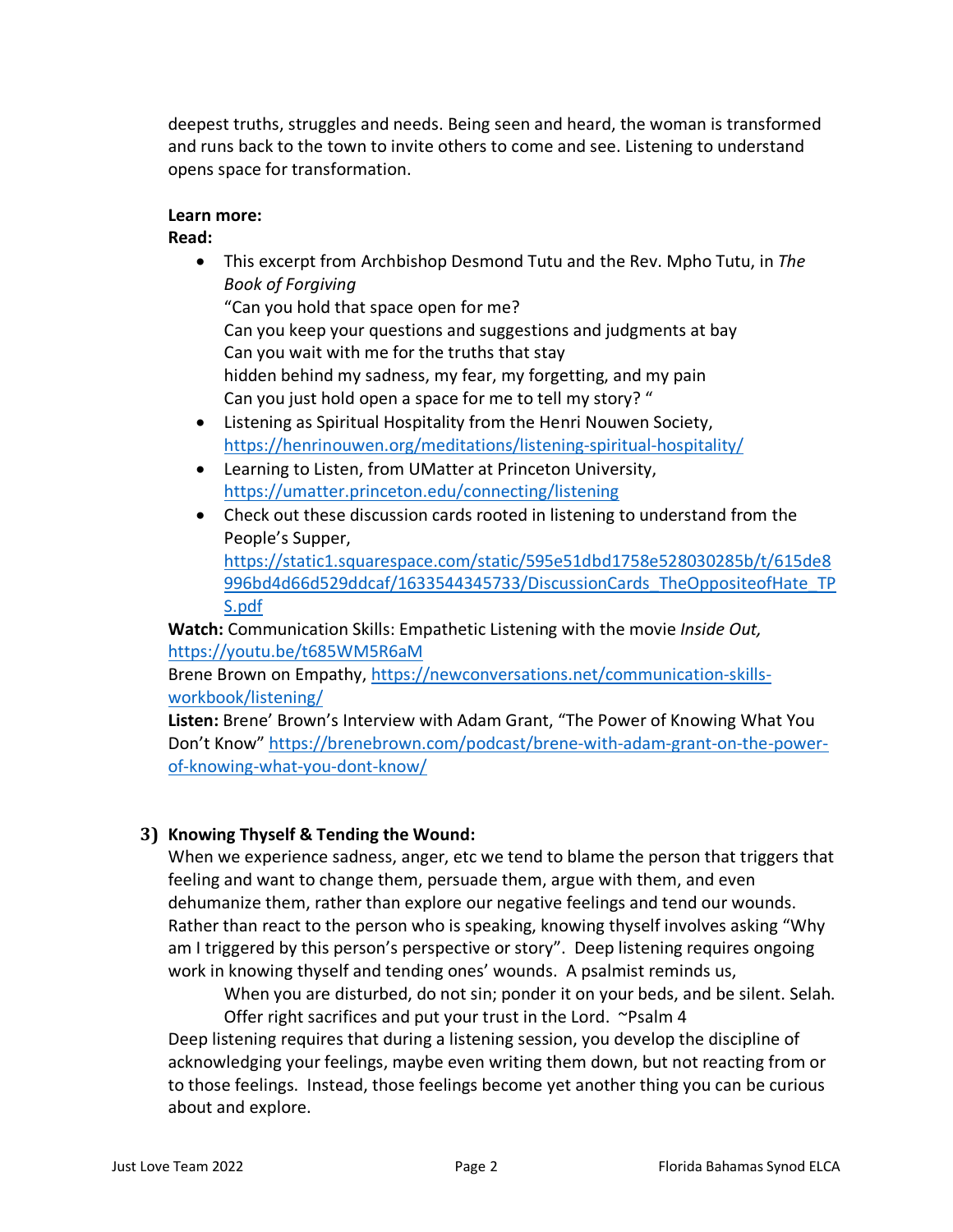#### **Learn more:**

### **Read:**

- 3 Ways to Better Understand Your Emotions[, https://hbr.org/2016/11/3-ways](https://hbr.org/2016/11/3-ways-to-better-understand-your-emotions)[to-better-understand-your-emotions](https://hbr.org/2016/11/3-ways-to-better-understand-your-emotions)
- Check out the summary of *White Fragility* by Robin Di'Angelo, <https://www.robindiangelo.com/publications/>

#### **Watch:**

- You're Not Going to Believe What I'm About to Tell You! [https://theoatmeal.com/comics/believe\\_clean](https://theoatmeal.com/comics/believe_clean)
- Third Habit of the Heart: An ability to hold tension in life-giving ways from Parker J Palmers' Five Habits of the Heart,

<https://couragerenewal.org/habitsoftheheart/three/>

**Listen:** Coming Soon…

## **4) Breathing**

Job reminds his friends and us, "The spirit of God has made me, and the breath of the Almighty gives me life." ~Job 33

This isn't a one-time event. Whenever we tune back into our breath, we tune back into God's Breath/Spirit. Our ancient siblings used the Hebrew word Ruach to describe the Spirit of God and when Greek became the prominent language, they used Pneuma, both of which can be translated Spirit or Breath. Connecting with the Breath/Spirit of God nourishes our capacity to wonder, tend our wounds, listen, tend the wounds of others and ultimately reimagine a future together. When we practice deep listening and start to feel anger, sadness, etc. and/or the desire to change, persuade, argue or dehumanize someone else, we intentionally pause and take some deep breaths, imagining the Spirit (that nourishes and connects everything) moving through us and then we can tune back in to the listening session.

#### **Learn more:**

## **Read:**

• The power of breathing and mindfulness in an inner-city school: [https://www.upworthy.com/this-school-replaced-detention-with-meditation](https://www.upworthy.com/this-school-replaced-detention-with-meditation-the-results-are-stunning)[the-results-are-stunning](https://www.upworthy.com/this-school-replaced-detention-with-meditation-the-results-are-stunning)

## **Watch:**

• The Power of Mindful Breathing, <https://www.youtube.com/watch?v=417HH8lA9EU>

## **Listen:**

• Breath Prayer: A gift of peace amid troubling times,

[https://www.projectzionpodcast.org/a5-awaken-to-gods-presence-finding-calm-in-the](https://www.projectzionpodcast.org/a5-awaken-to-gods-presence-finding-calm-in-the-)storm-breath-prayer/

## **5) Community & Communal Discernment:**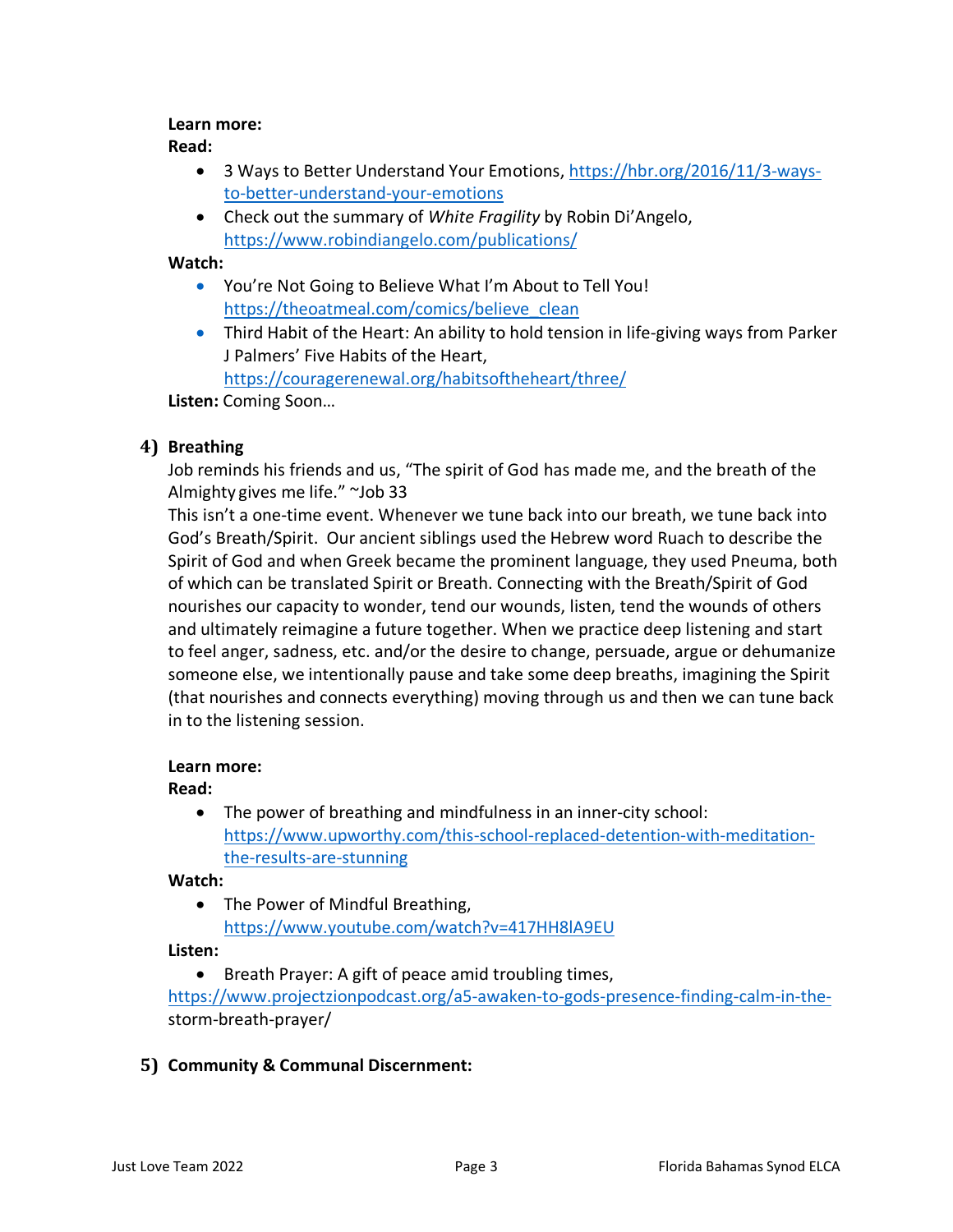Everything we see, hear, touch, and experience is filtered through previous experiences, beliefs and cultural understandings. As we deepen in our walk with God, we recognize this and grow in humility, trusting diverse siblings to listen with us and share what they heard and experienced so we all can more clearly see God, one another, our future together, and the log in our own eyes and ears. This is the heart of Paul's letter to the church at Ephesus

"For he is our peace; in his flesh he has made both groups into one and has broken down the dividing wall, that is, the hostility between us. He has abolished the law with its commandments and ordinances, that he might create in himself one new humanity in place of the two, thus making peace, and might reconcile both groups to God in one body through the cross, thus putting to death that hostility through it. So he came and proclaimed peace to you who were far off and peace to those who were near; or through him both of us have access in one Spirit to the Father." The Contract of the Father."

#### **Learn more:**

#### **Read:**

ELCA Social Statement: *The Church in Society: A Lutheran Perspective*, [https://download.elca.org/ELCA%20Resource%20Repository/Church\\_SocietySS.pdf?\\_ga](https://download.elca.org/ELCA%20Resource%20Repository/Church_SocietySS.pdf?_ga=2.153705208.1737128204.1644600737-1317336163.1644600737) [=2.153705208.1737128204.1644600737-1317336163.1644600737](https://download.elca.org/ELCA%20Resource%20Repository/Church_SocietySS.pdf?_ga=2.153705208.1737128204.1644600737-1317336163.1644600737) especially the "Church's Responsibility in Society" and "A Community of Moral Deliberation"

**Watch:** 

- Rev. Eric Law: Understanding Culture to Understand Yourself, <https://vimeo.com/56927461>
- Divided States of Bias <https://www.facebook.com/DividedStatesofWomen/videos/141691756548973>

**Listen:** Coming Soon..

If you are interested in more resources and communities that will help you grow in the practice of Deep Listening, please check out:

- The work of Rev. Eric Law and the Kaleidoscope Institute, [https://www.kscopeinstitute.org](https://www.kscopeinstitute.org/)
- The work of Latasha Morrison and the Be the Bridge Community, <https://www.facebook.com/beabridgebuilder/>
- The work of Valeria Kaur and the Revolutionary Love Project, <https://valariekaur.com/revolutionary-love-project/>
- The work of Parker J. Palmer and the Center for Courage & Renewal, <https://couragerenewal.org/>
- The People's Supper Community, [https://thepeoplessupper.org](https://thepeoplessupper.org/)